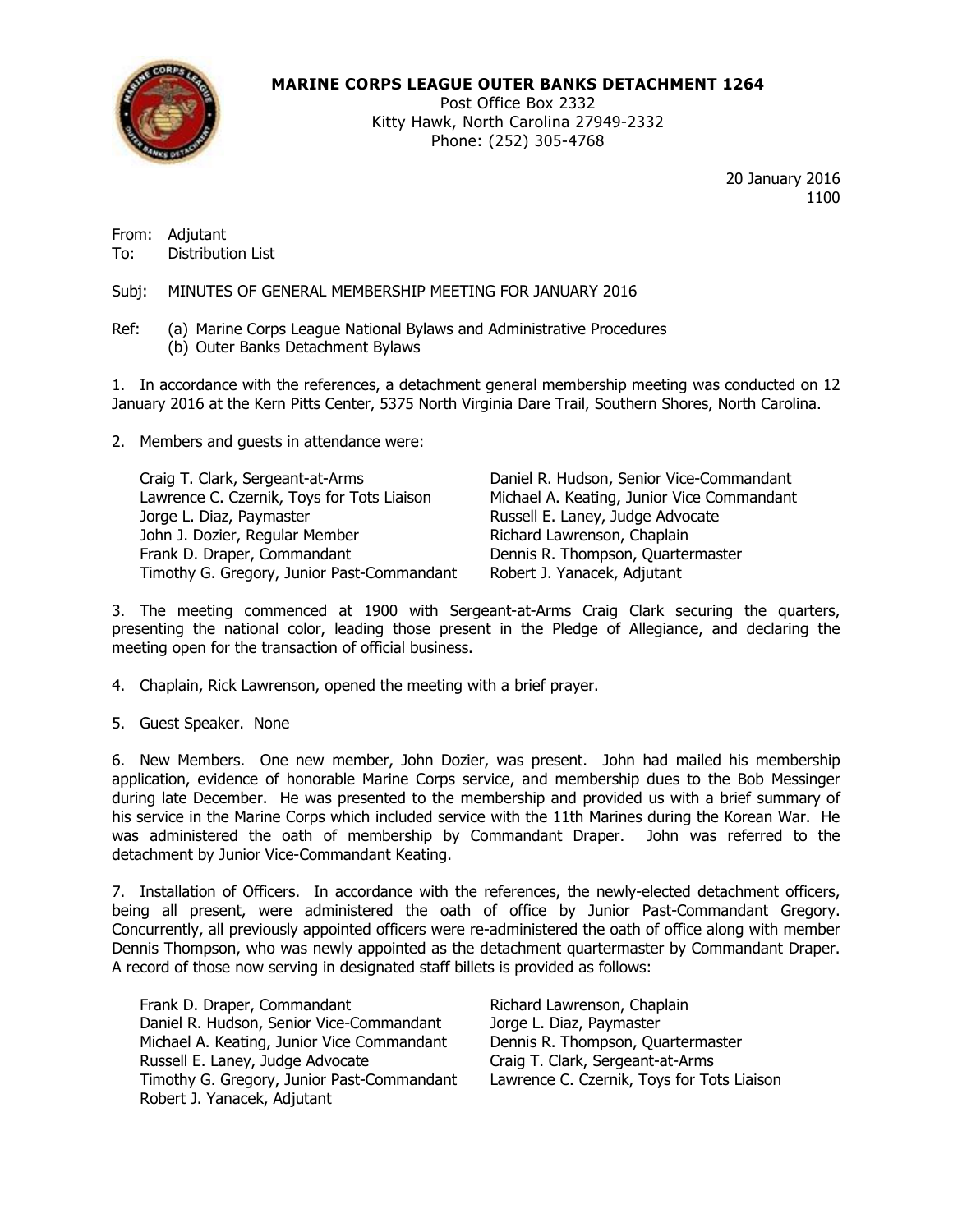Following the administration of the oath of office, Junior Past-Commandant Gregory signed the required Report of Officer Installation that had been prepared by our adjutant. This completed report will be forwarded by our adjutant accordance with reference (a).

- 8. Staff Reports
	- (a) Commandant. None
	- (b) Senior Vice-Commandant. None
	- (c) Junior Vice-Commandant. None
	- (d) Judge Advocate. None

(e) Junior Past-Commandant. Tim Gregory reported that the Kelly's Annual Saint Patrick's Day Parade has been scheduled this year for Sunday, 13 March at 1300. Tim explained that the detachment has participated in this event for the past five years, and that it provides us with the opportunity of gaining exposure in our community. He continued by stating that all the local veteran's organizations march in the parade together, but in separate units. Lastly, Tim pointed-out that all wishing to participate may do so, as those unable to march the roughly one-mile parade route are afforded the opportunity to ride in a vehicle with their respective organization.

(f) Adjutant. Robert Yanacek reported that he needs a new mailing address, phone number and email address to update the detachment's muster roll for member Walter Fillmore who has moved from Corolla to Hampton Roads. Junior Past-Commandant Gregory indicated that he may be able to obtain that information, and if so, will forward it to the adjutant. Commandant Draper indicated that he appreciated the efforts in maintaining our personnel records and requested that he be forwarded a copy of the most recent muster roll. Robert indicated that he would provide that document to Commandant Draper via e-mail upon his return home from the meeting. Lastly, Robert reported that he submitted a new Form BE-06 and Form N-12 to the North Carolina Secretary of State to change the mailing address of our registered agent and our principal office to our new post office box. Robert paid the required \$5.00 filing fee for each of these documents out-of-pocket and has submitted a request for reimbursement of expenses to Paymaster Diaz. These documents, certified by, and now on file with the North Carolina Secretary of State, were turned-over to Judge Advocate Laney for inclusion in our corporate records file.

(g) Chaplain. None

(h) Paymaster. Jorge Diaz provided a detailed report of the income and expenditures since our last meeting as well as the detachment's current account balance. His report was examined and no discrepancies were noted.

- (i) Quartermaster. None
- (i) Sergeant-at-Arms. None
- (k) Toys for Tots Liaison. None
- 9. Old Business
	- (a) Awards Presentation. None
	- (b) Recruiting and Retention. Paymaster Diaz reported that we currently have 34 members on the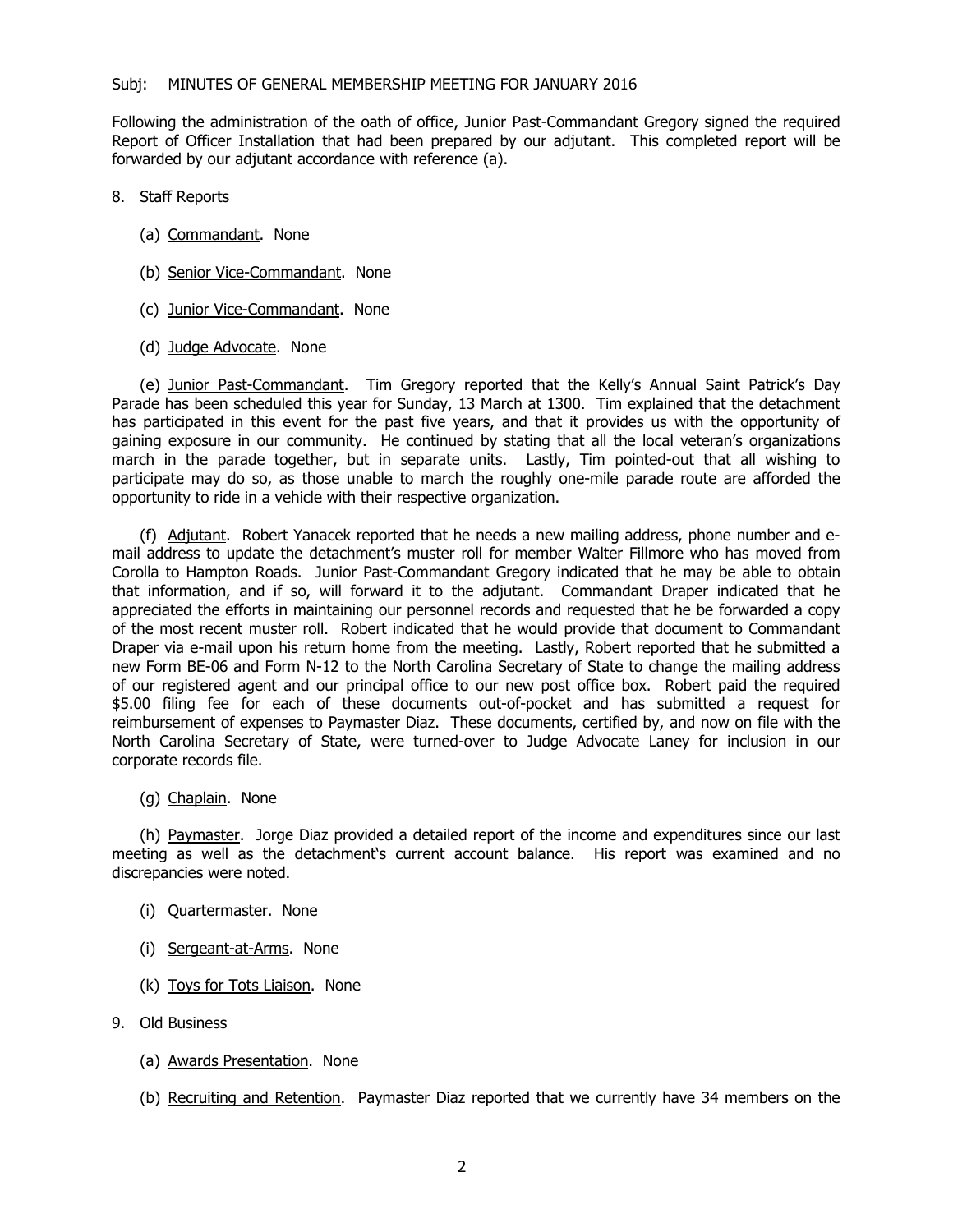### Subj: MINUTES OF GENERAL MEMBERSHIP MEETING FOR JANUARY 2016

roles, 32 of which whose dues are paid-in-full. Adjutant, Robert Yanacek reported that during the past month he sent letters to three prospects, inviting them to attend our meeting and join our detachment. This effort has not yielded any results, as none of the three was present at the meeting. During the past month one new detachment recruiting poster was placed at Tread Quarters Discount Tires in Kill Devil Hills. Four additional posters were provided to Toys for Tots liaison, Larry Czernik, who indicated that he personally knew of a number of business owners who would be glad display our recruiting poster.

(c) Pending Detachment Grants. Robert Yanacek reported that the detachment had received two \$250 grant checks issued by the Walmart Foundation for volunteer service he performed during the third and fourth quarters of 2015. Unfortunately, the check for the second quarter of 2015 has yet to be received, despite the fact that it was drafted during the month of October. Robert will follow-up with the Walmart Foundation to determine the status of the missing check and take necessary action to have the missing check voided and a replacement re-issued.

(d) Detachment Mailing Address and Phone Number. Paymaster, Jorge Diaz obtained a post office box for our detachment as approved at the December meeting. Our new mailing address for all detachment correspondence is:

> Marine Corps League Outer Banks Detachment Post Office Box 2332 Kitty Hawk, North Carolina 27949-2332

Regarding our detachment phone number, adjutant, Robert Yanacek reported that he established an account with, and obtained a phone number for the detachment through Tracfone. The detachment's phone number is 252-305-4768, and is now in service. To minimize cost, this account is only to be used to collect inquiries submitted via voice-mail, Robert explained. Robert also disabled the text-messaging functionality on this account and set up a professionally produced voice mail greeting with a script that he prepared. The script reads as follows:

"You have reached the Outer Banks Detachment of the Marine Corps League in Kitty Hawk, North Carolina. We are not available at this time to take your call, but your message is very important to us. Please leave you name, phone number, and <sup>a</sup> brief message at the tone, and one of our staff members will return your call later today. Thank you for contacting us, and have <sup>a</sup> good day."

Robert then played this voice-mail message to those present for informational purposes. Any staff member can check for, and retrieve the voice mail at no cost by calling our phone number, depressing the star-key (\*) when the voice mail begins, and then entering in the 4-digit pass-code. Each staff member will be provided with the pass-code in the near future. Robert paid out-of-pocket expenses of \$77.50, which included the cost for the phone and service. This will provide the detachment with phone service through 3 February 2018 without any additional expenses. Following that date, service may be continued at an annual rate of \$61.42. Robert has submitted a request for reimbursement of these expenses to Paymaster Diaz.

(e) Detachment Website Update. Adjutant, Robert Yanacek reported that he registered a new website domain name for the detachment, obxmarines.org. He did this to keep in line with the standard web-industry practice of non-profit organizations using a dot-org domain in lieu of dot-com domain which is usually used by for-profit commercial entities. Robert then migrated the entire obxmarines.com website—including the mobile sub-domain—to the new obxmarines.org domain, installing a serverside permanent re-direct to automatically send anyone attempting to visit our dot-com domain to the new dot-org domain. Following this process, Robert updated the new website including our new Post Office Box mailing address, our new phone number, the new staff biographies, and copyright information. Lastly, he submitted XML sitemaps to both Google and Bing to ensure that our new domain gets fully indexed by these search engines. Following this briefing, Paymaster Diaz indicated that his daughter,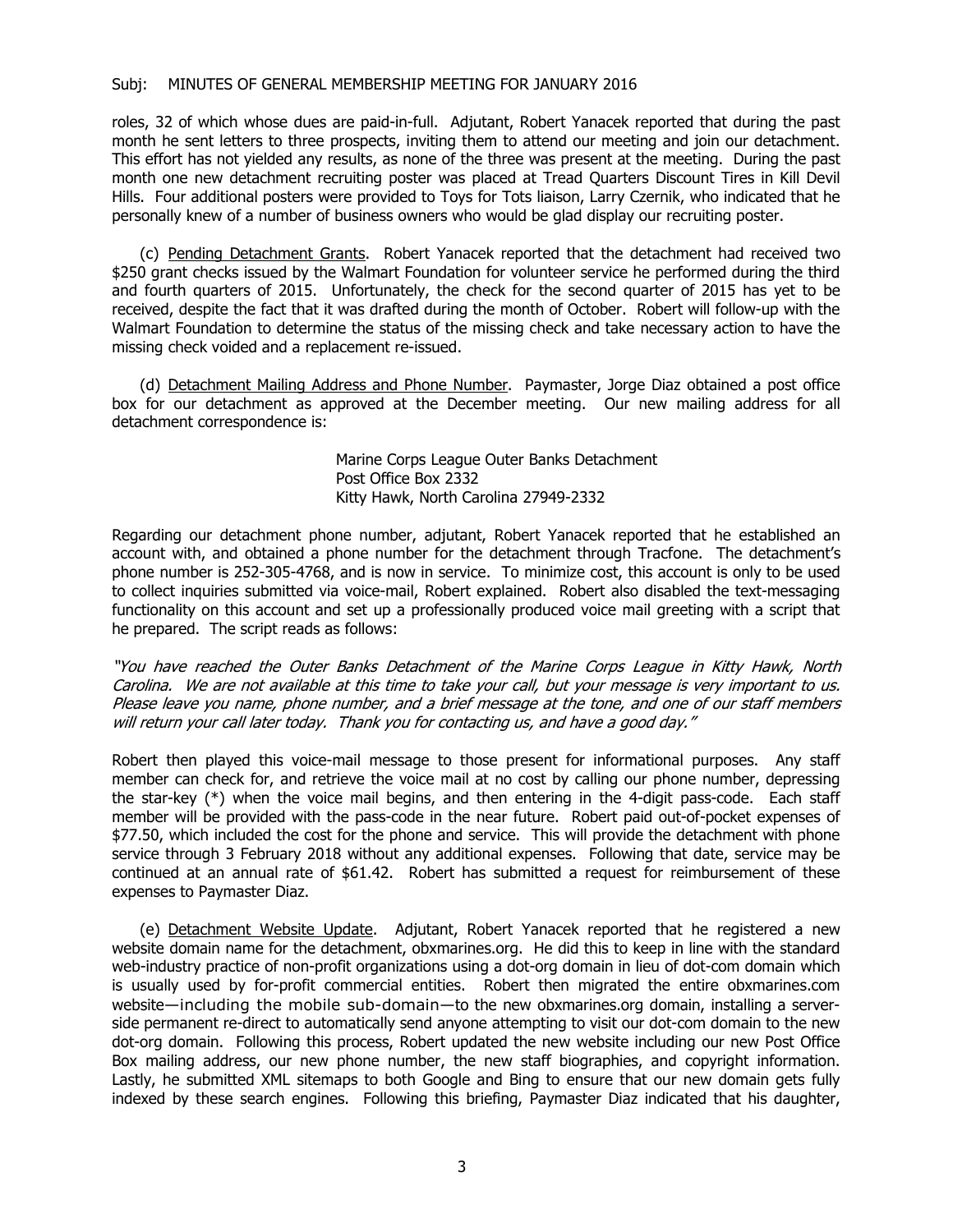## Subj: MINUTES OF GENERAL MEMBERSHIP MEETING FOR JANUARY 2016

who is employed as a specialist in the Search Engine Optimization (SEO) field, may be able to assist the detachment in our website marketing efforts at no cost. This recommendation was well-received as these services can cost a significant amount of money, yet are essential in gaining organizational exposure through increased website traffic. Increased website traffic, in turn, equates to informing more people in our community about our efforts, serves to aid in recruiting new members, and can result in the generation of increased donations. Robert invited to Paymaster Diaz to contact his daughter and advise her that we would truly value her professional opinions and recommendations on SEO to increase our level of exposure on the world-wide-web, and ultimately, in our community.

(f) Staff E-Mail Addresses. Adjutant, Robert Yanacek reported that in conjunction with the movement of our website to its new dot-org domain, he established 11 e-mail forwarding accounts, one for each detachment staff member. These e-mail addresses are now listed on the website in an encrypted format to defeat spammers, and are intended for those in the general public to contact a staff member without providing the member's personal e-mail address. The new e-mail forwarding accounts work by providing an obxmarines.org e-mail address for each staff member so that when a person sends an e-mail to one of these addresses, it is automatically directed to the respective member's personal email address for reply and/or action. Although not detailed at the meeting, the respective e-mail address for each staff member is provided, for the record, as follows:

| Commandant              | commandant@obxmarines.org             |
|-------------------------|---------------------------------------|
| Senior Vice-Commandant: | senior.vice-commandant@obxmarines.org |
| Junior Vice-Commandant: | junior.vice-commandant@obxmarines.org |
| Judge Advocate:         | judge.advocate@obxmarines.org         |
| Junior Past-Commandant: | junior.past-commandant@obxmarines.org |
| Adjutant:               | adjutant@obxmarines.org               |
| Chaplain:               | chaplain@obxmarines.org               |
| Paymaster:              | paymaster@obxmarines.org              |
| Quartermaster:          | quartermaster@obxmarines.org          |
| Sergeant-at-Arms:       | sergeant.at.arms@obxmarines.org       |
| Toys for Tots Liaison:  | toys.for.tots.liaison@obxmarines.org  |

These new e-mail forwarding addresses may also be used on business cards and collateral material generated by the detachment, and can easily be modified when a staff member is elected or assigned to a new staff billet, or relinquishes his current billet.

#### 10. New Business

(a) Commandant's Goals and Objectives. Commandant Draper addressed the membership to state his goals and objectives as the detachment's new commandant. His goals are threefold:

- To build the detachment through increased membership;
- To increase membership participation, and;
- To increase our visibility within the community in order to better serve the needs of our local veterans and community.

Following Commandant Draper's remarks, a brisk discussion ensued with many excellent ideas being vocalized by the membership. Chaplain Lawrenson pointed out that an increased frequency of press releases to the local media would be beneficial, citing an opportunity to submit a press release on the evening's installation of officers as an example. All members agreed that this would effort would be worthwhile. Senior Vice-Commandant Hudson offered that increased participation in local events would be another way to attain the Commandant's objectives. He pointed out that even small events, such as the Kill Devil Hills Night-Out event we participated in a few years ago, served to get our members together as a group and put our detachment into the eyes of the public. Dan added that the use of